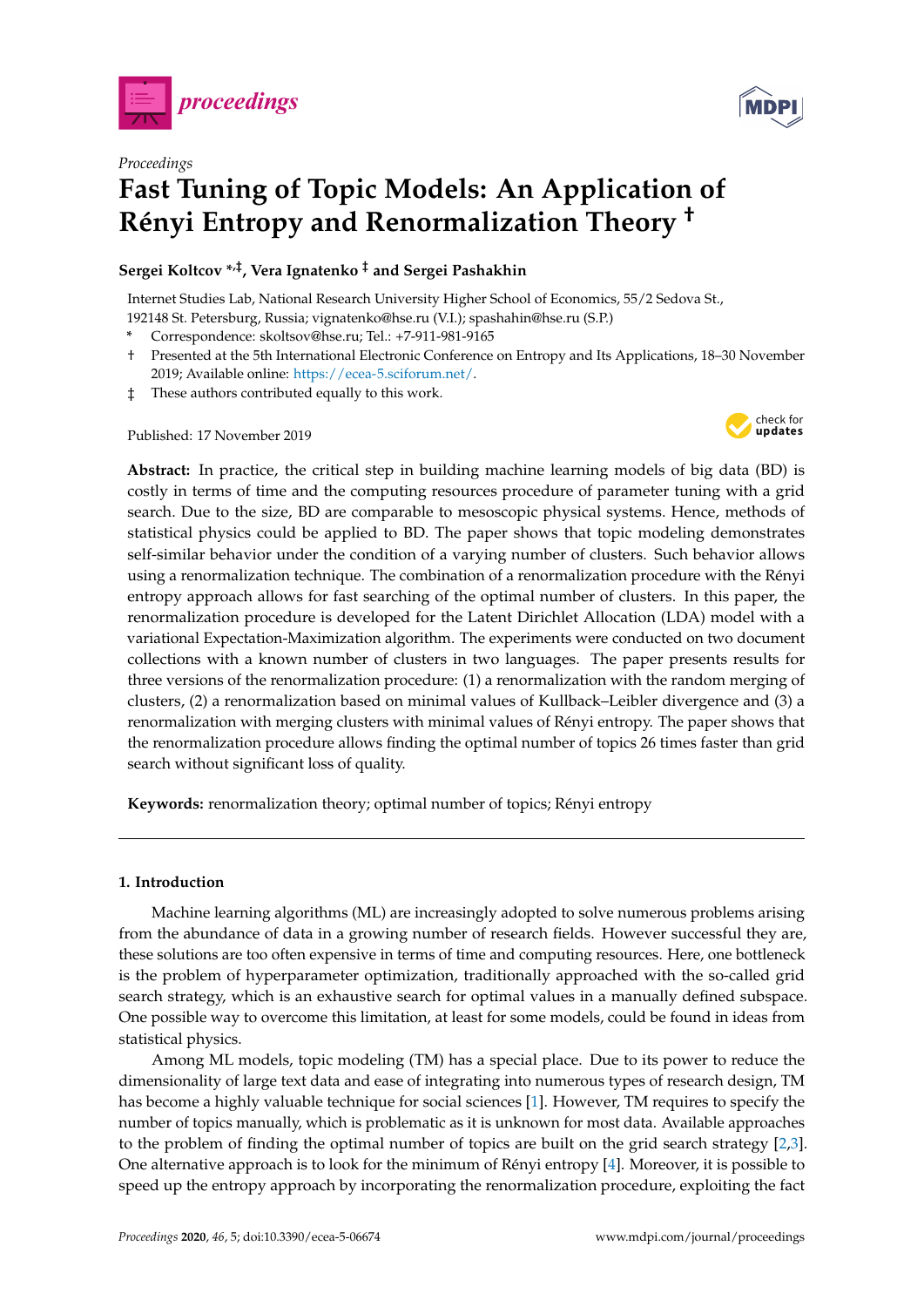that the mathematical formalism of Rényi entropy is closely related to the fractal approach where the deformation parameter *q* plays the scaling role [\[5\]](#page-7-4).

#### *Basics of Topic Modeling*

Topic modeling is based on the assumption that a document collection has a finite set of word distributions. Each such word distribution could be called a 'topic' or a thematical cluster. In such a model, every word has a varying probability of appearing in each cluster; it is a so-called fuzzy algorithm of bi-clustering where words and documents are simultaneously assigned to topics (clusters). Here, the probability of encountering a word *w* in a given document *d* is expressed as follows [\[6\]](#page-7-5):

$$
p(w|d) = \sum_{t \in T} p(w|t) p(t|d) = \sum_{t \in T} \phi_{wt} \theta_{td},
$$
\n(1)

where *t* is a topic,  $p(w|t)$  is the distribution of words by topics and  $p(t|d)$  is the distribution of topics by documents. Building a topic model involves finding a set of one-dimensional conditional distributions  $p(w|t) \equiv \phi(w, t)$ , which constitute matrix  $\Phi$  (the distribution of words by topics), and  $p(t|d) \equiv \theta(t, d)$ which form matrix Θ (the distribution of documents by topics). Each of these distributions is latent as the probabilities of words in these distributions are unknown. In this paper, we consider the Blei model [\[7\]](#page-7-6), where the distribution of topics by documents is assumed to be Dirichlet distribution with parameter *α*.

## **2. Methods**

#### *2.1. Entropic Approach for Determining the Optimal Number of Topics*

The entropy approach to TM tuning is based primarily on computing Rényi entropy for each topic solution while varying the number of topics and hyperparameters  $[4,8]$  $[4,8]$ . For TM, the Rényi entropy is expressed as follows:

<span id="page-1-0"></span>
$$
S_q^R = \frac{\ln(Z_q)}{q-1} = \frac{q \ln(q\tilde{P}) + q^{-1} \ln(\tilde{\rho})}{q-1}
$$
 (2)

where in  $q = 1/T$ , *T* is the number of clusters or topics,  $\tilde{\rho} = \frac{N}{WT}$  is the density-of-states function, *W* is the number of unique words in the dataset, *N* is the number of words with high probability (i.e., with  $\phi_{wt}>1/W$ ),  $\tilde{P}=\frac{1}{T}\sum_{w,t}\phi_{wt}\cdot\mathbbm{1}_{(\phi_{wt}-1/W)}$  is the sum of probabilities of all words with high probability,  $\mathbb{1}_{(x-y)} = 1$  if  $x \geq y$  and  $\mathbb{1}_{(x-y)} = 0$  if  $x < y$ . Thus,  $E = -T \ln(\tilde{P})$  is the energy of a topic model,  $\ln(\tilde{\rho})$ is the Gibbs–Shannon entropy,  $Z_q = e^{-qE+S} = \tilde{\rho}(\tilde{P})^q$  is the partition function of a topic solution.

Rényi entropy has at least two benefits for topic modeling. (1) Rényi entropy allows measuring the degree of non-equilibrium in a topic model with varying number of topics and hyperparameters. (2) Rényi entropy captures two divergent processes; on the one hand, the increase of the number of topics leads to the dropping of the Gibbs–Shannon entropy, and, on the other, it leads to an increase of internal energy. The difference between these two processes has an area of equilibrium where they counterbalance each other. In this area,  $S_q^R$  reaches its minimum. It has been shown that the minimum Rényi entropy corresponds to the number of topics identified by human coders [\[8\]](#page-7-7). Hence, the search for the  $S_q^R$  minimum could, at least partly, substitute the manual labor of marking up document collections, substantially simplifying TM tuning on uncoded datasets.

The fractal-like behavior of TM has been shown in [\[9\]](#page-7-8), demonstrating the existence of areas where the logarithm of the density-of-states function  $\tilde{\rho}(\epsilon)$  ( $\epsilon = \frac{1}{WT}$ ) changes linearly. At the same time, the transition between these areas corresponds to the regions of minimum Massieu function and, consequently, to the Rényi entropy minimum. Thus, the problem of finding the optimal number of topics (clusters) in TM could be reduced to locating the area that separates regions of self-similarity.

From the formal point of view, Rényi entropy of the statistical ensemble describes a multifractal structure that exhibits a renormalization effect related to the deformation parameter *q* [\[5\]](#page-7-4). Based on this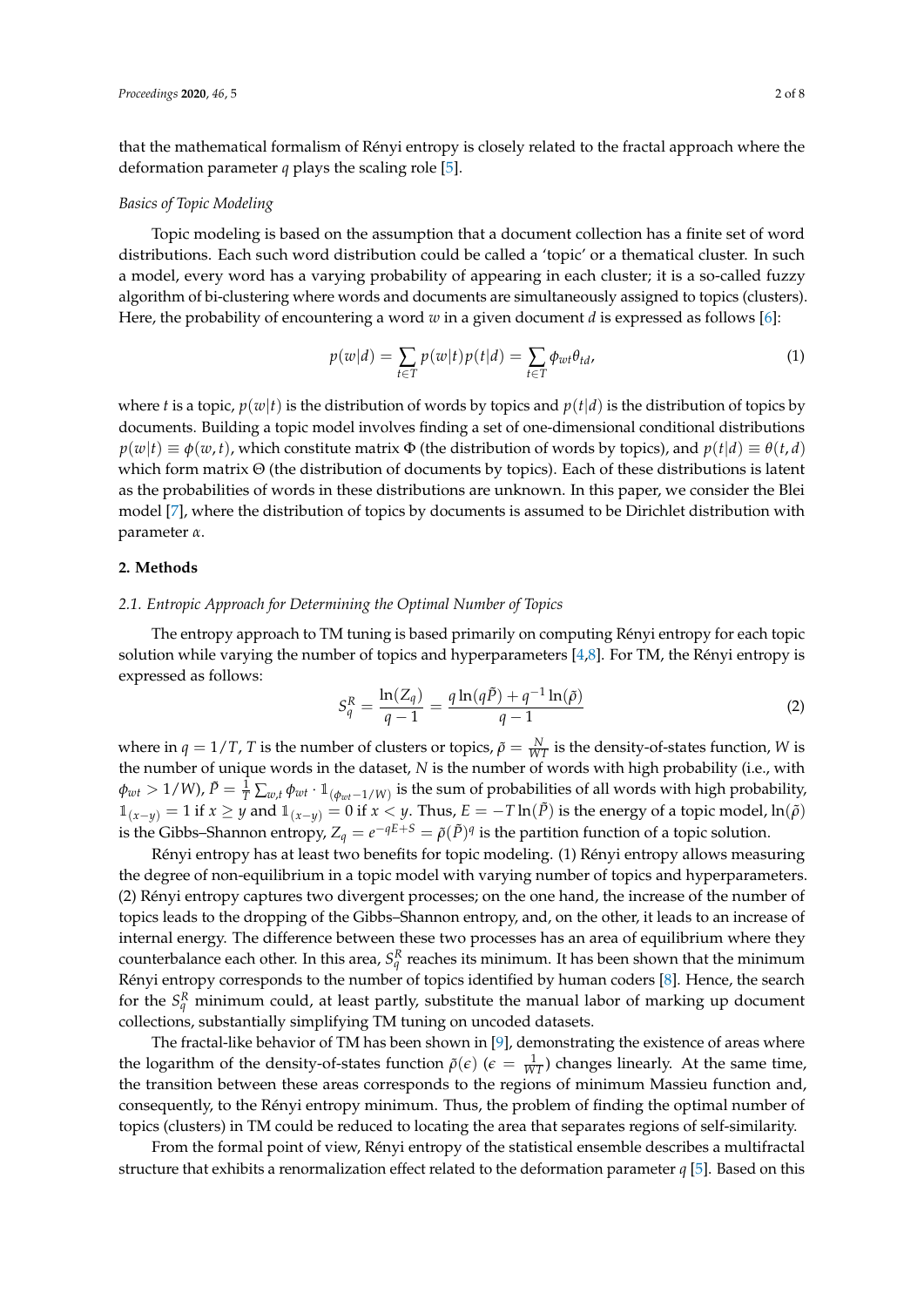property, it is possible to hypothesize that Rényi entropy being a deformed logarithm and following the logarithm of the density-of-states function can have renormalization properties. It is, thus, possible to examine the renormalization procedure of a single topical solution with a high enough number of topics.

## <span id="page-2-1"></span>*2.2. General Formulation of the Renormalization Approach in Topic Modeling*

In general, the renormalization procedure is a consequent coarsening of a single topic solution while varying the number of topics and computing Rényi entropy at each step of the procedure. The coarsening procedure involves merging of topic couples (columns in  $\Phi$  matrix) into a single topic (one column). After merging, the resulting topic is scaled as the sum of all word probabilities (in a topic) must be equal to 1 regardless of the total number of topics. Because the computation of the  $\Phi$ matrix depends on the used algorithm, the mathematical formulation of the renormalization procedure is algorithm-specific. Moreover, the results of merging depend on what particular topics are merged.

This paper investigates three criteria of merging. (1) Merging of similar topics, where the similarity is estimated with symmetric Kullback–Leibler (Jensen–Shannon) divergence, and the topic pair is chosen based on the minimal value computed pairwisely. (2) Merging based on the minimum of Rényi entropy, where the topics with local minima values are summed together. Here, local Rényi entropy is computed for a single topic. (3) Merging randomly selected columns.

## *2.3. Renormalization of Topic Models with Variational Inference*

Let us consider the LDA model with a variational E-M algorithm [\[7\]](#page-7-6). Let *T* be a given number, which is set by the user. This model assumes that distribution over topics (topic proportions or topic weights) is the Dirichlet distribution with parameter *α*. The output of this model is a vector *α* with *T* components and a matrix containing a distribution of words by topics:  $\Phi = (\phi_{wt})_{w \in W, t \in T}$ , *W* is the number of rows (number of unique words), *T* is the number of columns (number of topics). Calculation of matrix  $\Phi$  is based on the variational expectation-maximization (E-M) algorithm, while for estimation of vector *α*, the Newton–Rapson method is used. A key formula of this algorithm is the following [\[7\]](#page-7-6):

<span id="page-2-0"></span>
$$
\mu_{wt} = \phi_{wt} \exp\left(\psi\left(\alpha_t + \frac{L}{T}\right)\right),\tag{3}
$$

where *L* is a document length, *w* is the current word,  $\psi$  is digamma function,  $\mu_{wt}$  is an auxiliary variable, which is used for updating *φwt* during the variational E-M algorithm. We use an analog of Equation [\(3\)](#page-2-0) for the task of renormalization. Thus, the renormalization algorithm consists of the following steps:

- 1. We choose a pair of topics for merging according to one of the three possible criteria described in Section [2.2.](#page-2-1) Let us denote the chosen topics by  $t_1$  and  $t_2$ .
- 2. We merge the chosen topics. The word distribution of a 'new' topic resulted from merging of *t*<sup>1</sup> and  $t_2$  is stored in column  $\phi$ <sub>·*t*1</sub> of matrix  $\Phi$ :

$$
\phi_{wt_1} := \phi_{wt_1} \exp(\psi(\alpha_{t_1})) + \phi_{wt_2} \exp(\psi(\alpha_{t_2})), \tag{4}
$$

where  $\psi$  is a digamma function. Then, we normalize the obtained column  $\phi_{\cdot t_1}$  so that  $\sum_{w\in W}\phi_{wt_1}=1$ . We also recalculate  $\alpha_{t_1} := \alpha_{t_1} + \alpha_{t_2}$ , which corresponds to the hyper-parameter of the 'new' topic. Then, we delete column  $φ_{\cdot t_2}$  from matrix  $Φ$  and element  $α_{t_2}$  from vector  $α$ . Let us note that this step leads to a decrease in the number of topics by one, i.e., we have  $T - 1$  topics at the end of this step. Further, vector  $\alpha$  is normalized so that  $\sum_t \alpha_t = 1$ .

3. We calculate the overall value of the global Rényi entropy. Since a new topic solution (matrix Φ) is formed in the previous step, we recalculate the global Rényi entropy for this solution. We refer to entropy calculated according to Equation [\(2\)](#page-1-0) as global Rényi entropy since it accounts for distributions of all topics.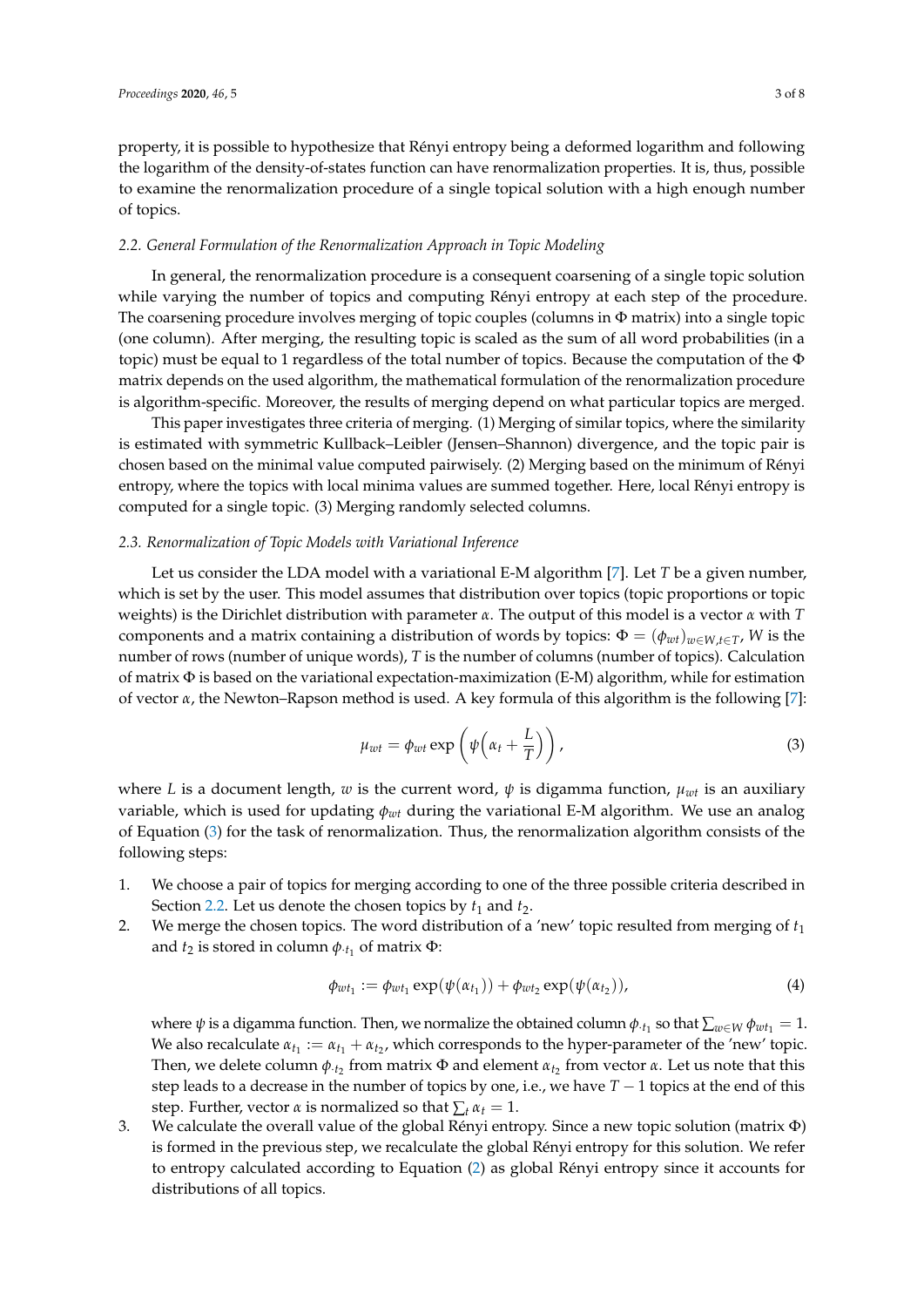Steps 1–3 are repeated until only two topics remain. Then, based on the results of renormalization, a curve of the global Rényi entropy as a function of the number of topics is drawn.

In order to determine the quality of the renormalization procedure, one needs to compare the Rényi entropy curve, which is obtained through the renormalization and Rényi entropy curve, which is obtained through successive calculations of topic models with a varying number of topics. Below, we demonstrate and discuss the results of computer experiments on renormalization.

## **3. Results**

#### *3.1. Description of Datasets and Experiments*

For experiments two datasets were employed:

- Dataset in Russian (Lenta.ru). This dataset contains news articles in the Russian language where each news item was manually assigned to one of ten topic classes by the dataset provider [\[10\]](#page-7-9). However, as some of these topics could be considered folded or correlated (i.e., topic 'soccer' is a part of topic 'sports'), this dataset could be represented by 7–10 topics. We considered a class-balanced subset of this dataset, which consisted of 8624 news texts (containing 23,297 unique words).
- Dataset in English (20 Newsgroups dataset [\[11\]](#page-7-10)). This well-known dataset contains articles assigned by users to one of 20 newsgroups. Since some of these topics can be unified, this document collection can be represented by 14–20 topics [\[12\]](#page-7-11). The dataset is composed of 15,404 documents with 50,948 unique words.

For each dataset, we performed topic modeling (LDA with variational E-M algorithm) in the range of 2–100 topics in the increments of one topic. Then, topic solutions on 100 topics undergone renormalization. Based on the results of the renormalization, curves of Rényi entropy as a function of the number of topics were plotted. Finally, the obtained curves were compared to Rényi entropy curves obtained using successive topic modeling.

## *3.2. Results for the Dataset in Russian*

Figure [1](#page-3-0) demonstrates the Rényi entropy curve obtained by successive topic modeling with varying number of topics (black line) and Rényi entropy curves obtained by renormalization with merging of randomly chosen topics. Here and further, minima are denoted by circles in the figures. The minimum of original Rényi entropy (black line) corresponds to 11 topics for the dataset in Russian. The minima of 'renormalized' Rényi entropy fluctuate in the range of 8–24 topics. However, after averaging over five runs of renormalization, the minimum corresponds to 12–13 topics, which is very close to the result obtained by successive calculation of topic models. Even though, on average, renormalized Rényi entropy has larger values than that without renormalization, the overall behavior is similar.

<span id="page-3-0"></span>

**Figure 1.** Rényi entropy curves. Black: successive topic modeling. Other colors: renormalization with the random merging of topics.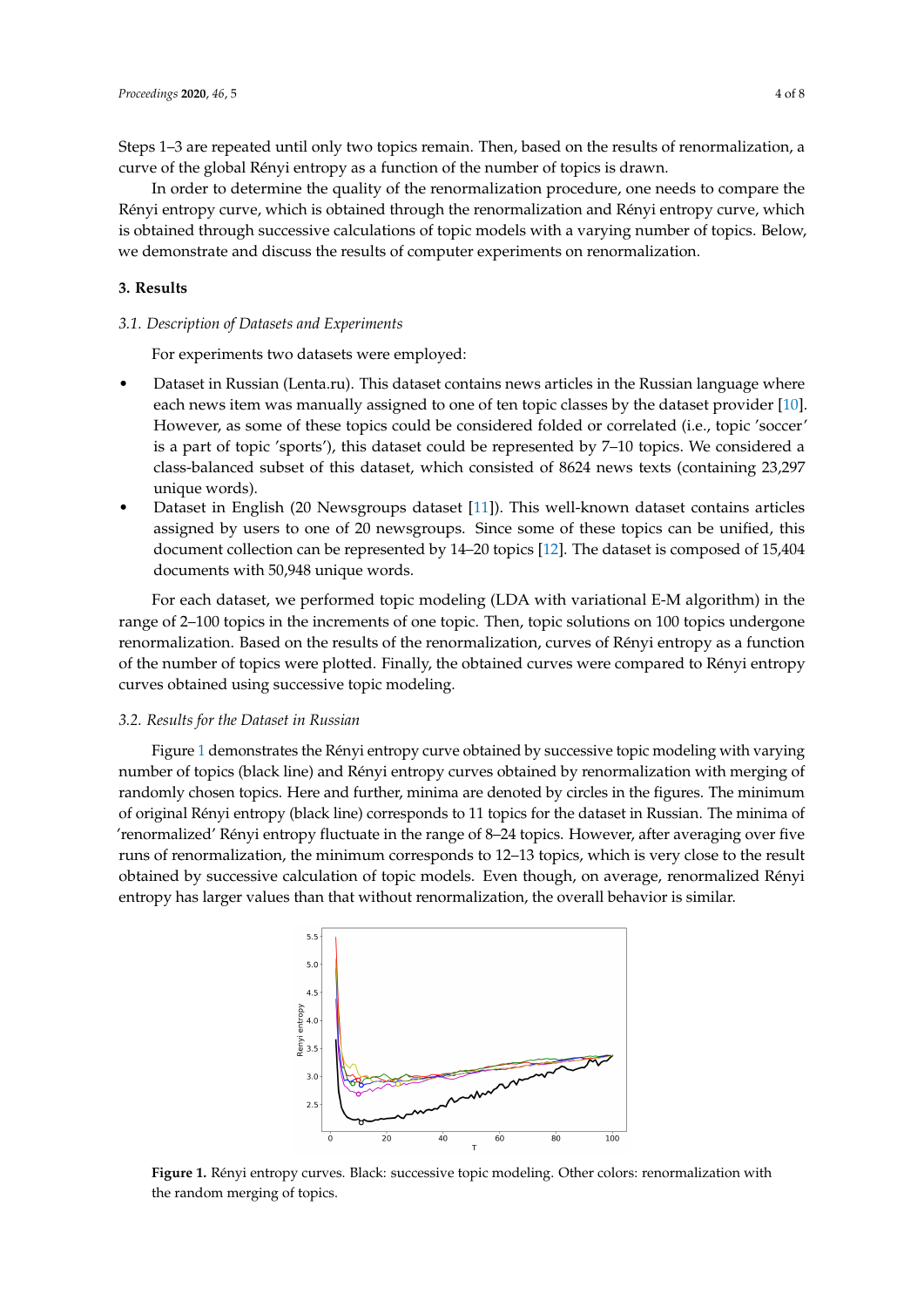<span id="page-4-0"></span>Figure [2](#page-4-0) demonstrates the renormalized Rényi entropy curve where topics for merging are selected according to minimum local Rényi entropy calculated for separate topics. The renormalized curve reaches its minimum on ten topics, which is very close to the result obtained without renormalization and matches the original human markup.



**Figure 2.** Rényi entropy curves. Black is successive topic modeling; red is renormalization with minimum local entropy principle of merging.

<span id="page-4-1"></span>Figure [3](#page-4-1) shows a renormalized Rényi entropy curve, where topics for merging are selected according to minimum Kullback–Leibler (KL) divergence between each topic pairs. Figure [3](#page-4-1) displays significant distortion of the Rényi entropy curve obtained using renormalization. Thus, we conclude that renormalization based on minimum KL divergence does not apply to the task of searching for the optimal number of topics.



**Figure 3.** Rényi entropy curves. Black: successive topic modeling. Red: renormalization with minimum KL divergence principle of merging.

#### *3.3. Results for the Dataset in English*

Figure [4](#page-5-0) demonstrates the renormalized Rényi entropy curves with randomly chosen topics for merging.

The minimum points of renormalized Rényi entropy for five runs lie in the range of 11–17 topics. Averaging over five runs of renormalization, we obtain that minimum corresponds to 14 topics. The minimum of Rényi entropy obtained by successive topic modeling with varying number of topics (black line) corresponds to 16 topics.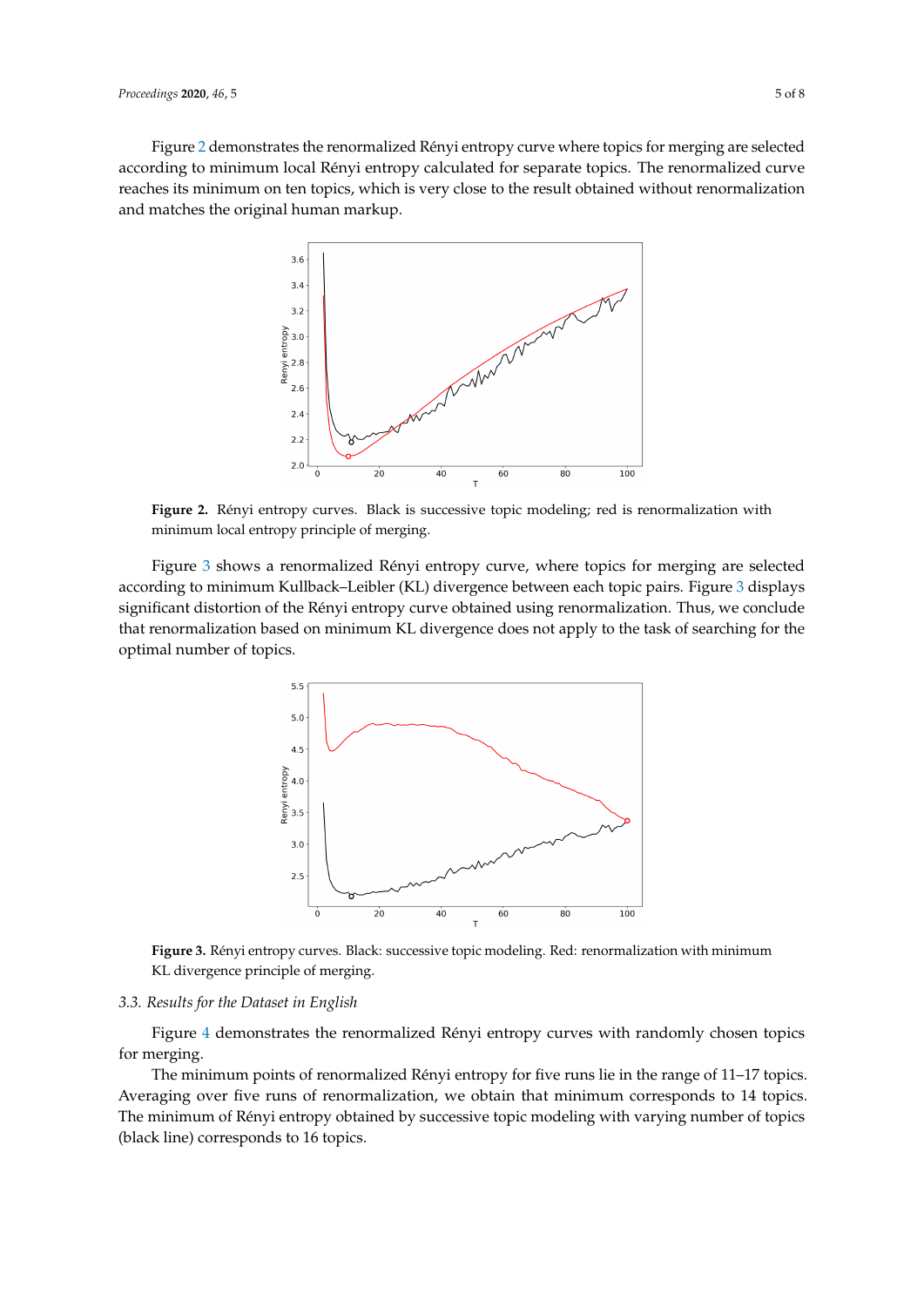<span id="page-5-0"></span>

**Figure 4.** Rényi entropy curves. Black: successive topic modeling. Other colors: renormalization with the random merging of topics.

<span id="page-5-1"></span>Figure [5](#page-5-1) demonstrates the renormalized Rényi entropy curve where topics for merging are selected according to the minimum local Rényi entropy calculated for separate topics. The minimum of the renormalized curve corresponds to 17 topics. Thus, a renormalization of topic models based on merging of topics with minimal values of local entropy leads to the result, which is almost identical to that obtained with the successive calculation of topics models (i.e., without renormalization).



**Figure 5.** Rényi entropy curves. Black is successive topic modeling; red is renormalization with minimum local entropy principle of merging.

Figure [6](#page-6-0) shows renormalized Rényi entropy, where the topics for merging are selected according to minimum KL divergence. This figure demonstrates that such type of renormalization does not allow us to determine the optimal number of topics since there is no definite minimum of Rényi entropy. Therefore, we recommend applying renormalization with the random merging of topics or with minimum local Rényi entropy.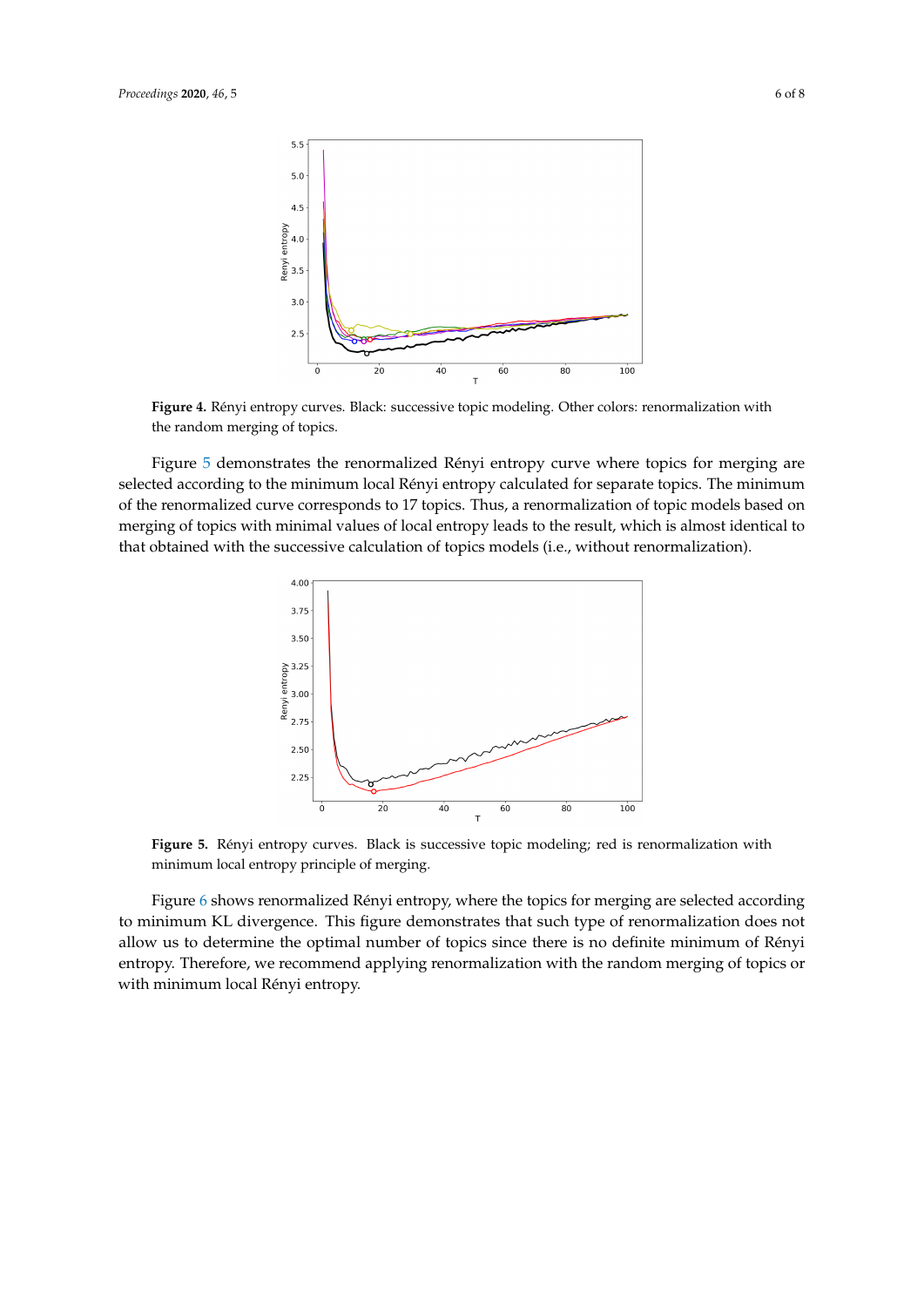<span id="page-6-0"></span>

**Figure 6.** Rényi entropy curves. Black is successive topic modeling; red is renormalization with minimum KL divergence principle of merging.

## *3.4. Computational Speed*

Table [1](#page-6-1) demonstrates time costs of Rényi entropy calculations for  $T = [2,100]$  according to different methods. The first column corresponds to successive runs of topic modeling for  $T = [2, 100]$ in the increments of one topic. The second, the third and the fourth columns demonstrate time costs of renormalization of a single topic solution on 100 topics with random merging of topics, with merging of topics with minimum local Rényi entropy and with merging of topics with minimum KL divergence, where calculation of a single topic solution on 100 topics takes 26 min for the dataset in Russian and 40 min for the dataset in English. One can see that renormalization provides a significant gain in time that is essential when dealing with big data.

<span id="page-6-1"></span>

| <b>Dataset</b>  | Successive TM<br><b>Simulations</b> | Renormalization<br>(Random) | (Minimum<br>Rényi Entropy) | Renormalization Renormalization<br>(Minimum KL<br>Divergence) |
|-----------------|-------------------------------------|-----------------------------|----------------------------|---------------------------------------------------------------|
| Russian dataset | 780 min                             | 1 min                       | 1 min                      | 4 min                                                         |
| English dataset | 1320 min                            | 3 min                       | 3 min                      | $10 \text{ min}$                                              |

#### **Table 1.** Computational speed.

## **4. Discussion**

In this work, we propose a renormalization approach to the LDA topic model with variational inference. Our approach allows us to efficiently determine the location of minimum Rényi entropy without a computationally intensive grid search technique. We demonstrate that renormalization based on merging of topics with minimum local Rényi entropy provides the best result in terms of accuracy and computational speed simultaneously. It was shown that for this type of renormalization, the global minimum point of Rényi entropy is almost equal (with an accuracy of  $\pm 1$  topic) to the minimum point of Rényi entropy calculated according to successive topic modeling. Renormalization with the merging of random topics also leads to satisfactory results; however, it requires multiple runs and subsequent averaging over all runs. Let us note that renormalization is applicable to datasets in different languages and with a different number of topics in the collections. Application of renormalization allows us to speed up the searching of the optimal number of topics by at least 26 times. The proposed renormalization approach could be adapted for topic models with a sampling procedure. Furthermore, our renormalization approach can be adapted for simultaneous estimation of the number of topics and fast tuning of other hyper-parameters of topic models, including regularization parameters.